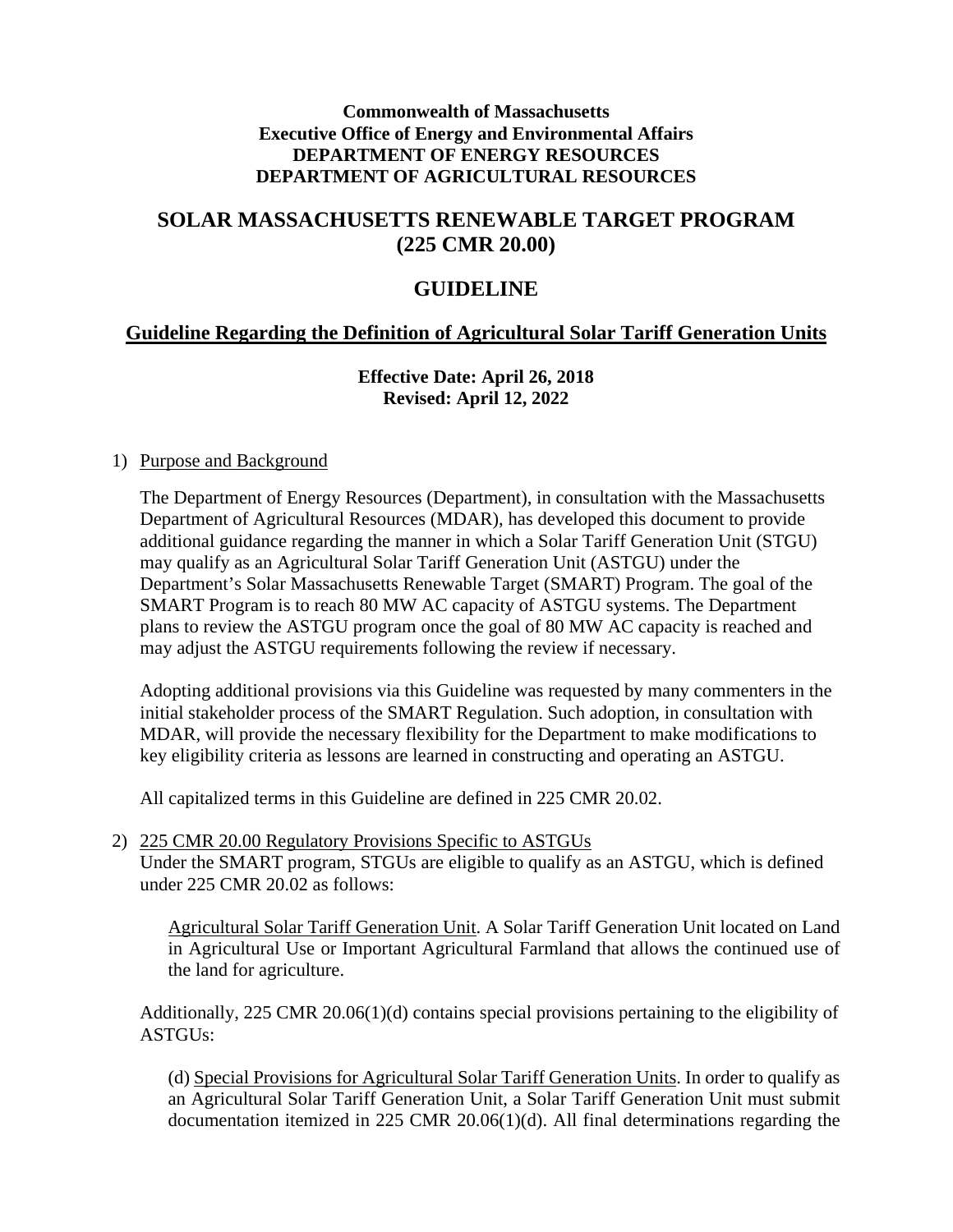eligibility of such facilities will be made by the Department, in consultation with MDAR. An Agricultural Solar Tariff Generation Unit must also submit satisfactory documentation to the Department as detailed in the Department's Guideline Regarding the Definition of Agricultural Solar Tariff Generation Units.

1. the Solar Tariff Generation Unit will not interfere with the continued use of the land beneath the canopy for agricultural purposes;

2. the Solar Tariff Generation Unit is designed to optimize a balance between the generation of electricity and the agricultural productive capacity of the soils beneath;

3. the Solar Tariff Generation Unit is a raised structure allowing for continuous growth of crops underneath the solar photovoltaic modules, with height enough for labor and/or machinery as it relates to tilling, cultivating, soil amendments, harvesting, *etc.* and grazing animals;

4. crop(s) to be grown to be provided by the farmer or farm agronomist in conjunction with UMass Amherst agricultural extension services, including compatibility with the design of the agricultural solar system for such factors as crop selection, sunlight percentage, *etc.*;

5. annual reporting to the Department and MDAR of the productivity of the crop(s) and herd, including pounds harvested and/or grazed, herd size growth, success of the crop, potential changes, *etc.*, shall be provided after project implementation and throughout the SMART incentive period; and

6. other system design information, which shall include, but not be limited to:

- a. dual-use type, *e.g.*, ground mount racking, pole towers, tracking, *etc.*;
- b. total gross acres of open farmland to be integrated with the project;
- c. type of crop(s) to be grown, including grazing crops;
- d. pounds of crop(s) projected to be grown and harvested, or grazed;
- e. animals to be grazed with herd size(s); and

f. design drawing including mounting system type (fixed, tracking), panel tilt, panel row spacing, individual panel spacing, for pole towers tower spacing and mounting height, *etc.*

## 3) Additional Provisions for ASTGUs

Provided an STGU meets all program eligibility criteria in 225 CMR 20.00, an ASTGU must also satisfy the following provisions to qualify. Note that these provisions take into account the entire useful life of the solar photovoltaic array with consideration for the variety of possible agricultural activities and crops that could take place on farmland over that timeframe. In other words, they do not simply consider present use.

The system design parameters defined below will allow for the variety and flexibility of potential farming operations throughout the life of the solar photovoltaic array. These parameters provide farms the flexibility to adjust agricultural activities over time due to a variety of reasons, including different crops and machinery requirements.

a) Shading Analysis Tool

Applicants must use the shading analysis tool (SMART Tool) developed by the Department to apply as an ASTGU in the SMART Program. The SMART Tool: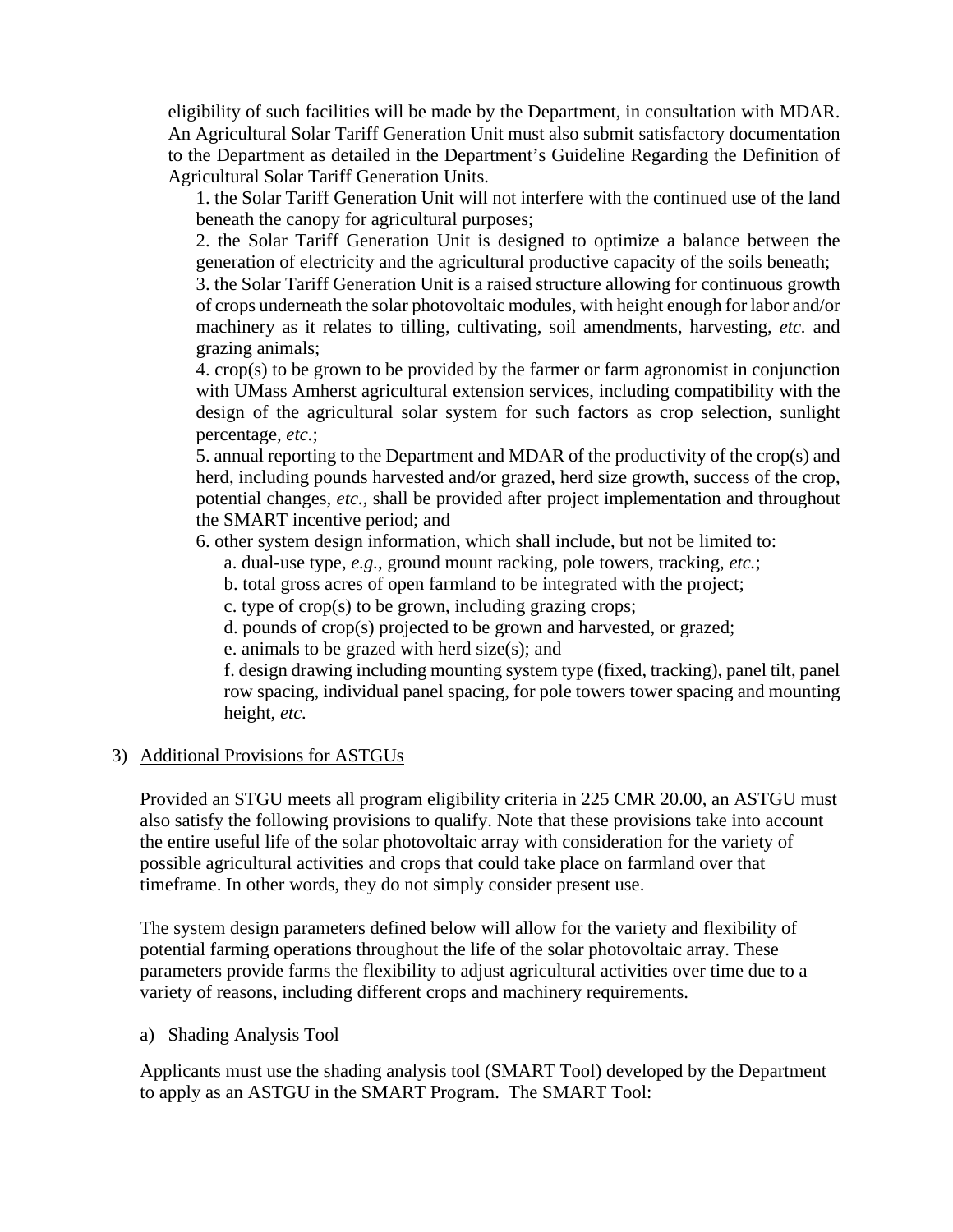i) assists in the design of an ASTGU by understanding the shading impact on all the land beneath, behind, and throughout the farmed area, of various dual-use array system designs and layouts; and

ii) provides a farm plan template to be used by the landowner to propose their active agricultural production plan consistent with the array configuration and shading profile.

#### b) System Design Parameters

- i. Panel Height Requirements:
	- 1. For fixed tilt ASTGUs, the minimum height of the lowest panel point shall be eight (8) feet above ground.
	- 2. For tracking ASTGUs, the minimum height of the panel at its horizontal position shall be 10 feet above ground.
- ii. Maximum Direct Sunlight Reduction Requirements:

All ASTGUs must demonstrate that the maximum sunlight reduction from the panel shading on every square foot of land directly beneath, behind and in the areas adjacent to and within the ASTGU's design shall not be more than 50% of baseline field conditions as calculated by the SMART Tool.

iii. Compatible Sunlight Needs:

Per SMART Regulations 225 CMR 20.06(1)(d)(4), applicant shall provide documentation that the project's proposed solar design's sunlight amount and sunlight reduction is based upon the compatibility with the proposed agricultural crops and productivity, utilizing best available information as indicators, such as photosynthetic active radiation (PAR) and light saturation data; and qualitative information, e.g., sun-loving, partial sunlight, shade tolerant.

iv. Growing Season/Time of Day Considerations:

The typical growing season shall be March through October, with sunlight hour conditions with maximum 50% sunlight reduction to be between 10AM and 5PM for March and October, and from 9AM to 6PM from April through September.

v. Maximum ASTGU Rated Capacity:

The maximum AC rated capacity of an ASTGU shall be five (5) MW. The maximum DC rating shall be 2:1 DC to AC ratio and shall not exceed 7.5 MW DC.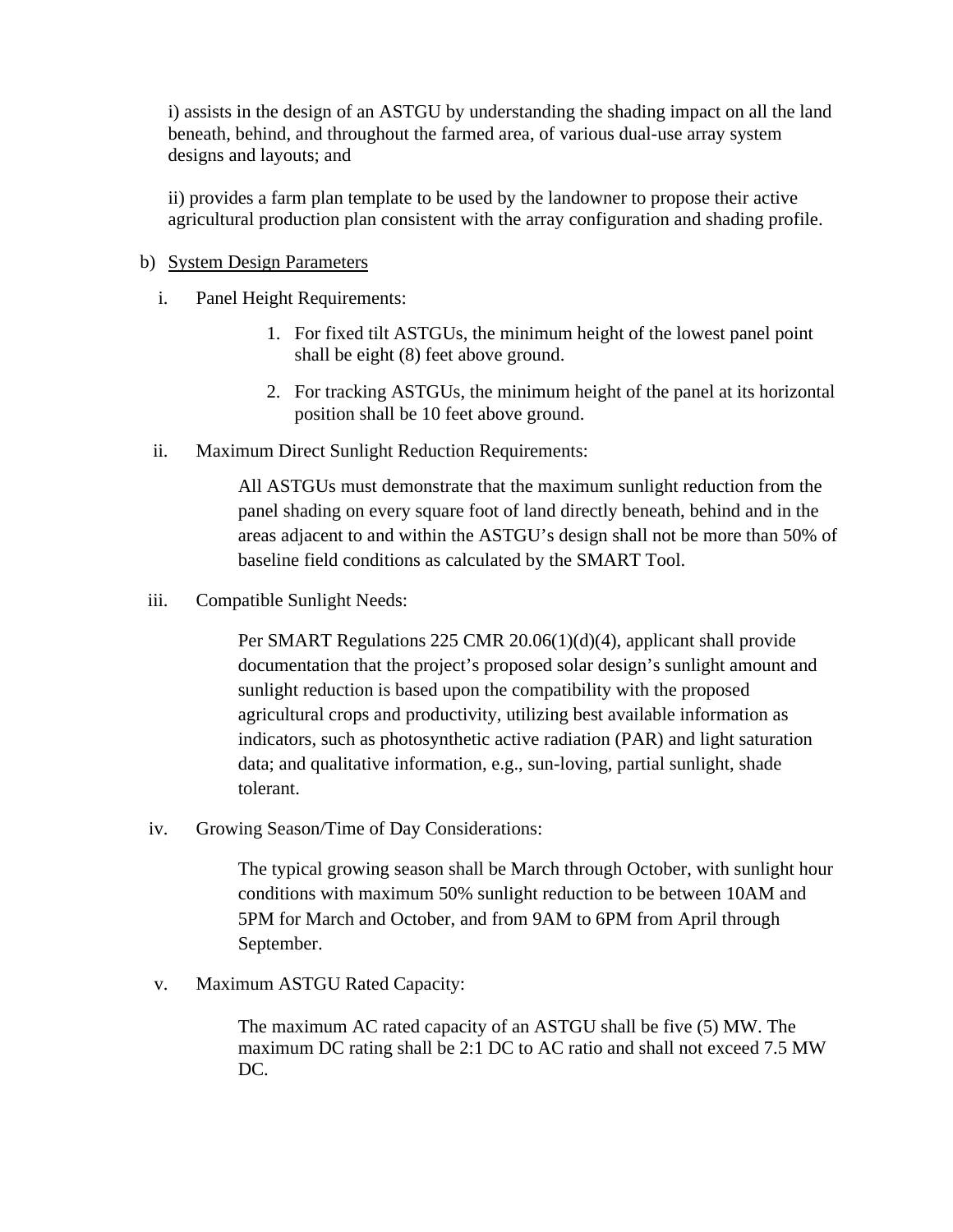#### c) Exception from System Design Parameters

The Department recognizes the variety and, in some cases, the uniqueness of farming operations where some of the ASTGU system design parameters may not be required to achieve the objectives of the ASTGU. To address these such specific cases, an applicant may request that the Department, in consultation with MDAR, issue an exception from any of the system design parameters, for an ASTGU in Section 3b) above. All exception requests should be submitted to [DOER.SMART@mass.gov.](mailto:DOER.SMART@mass.gov) In no case will an exception be approved by the Department if it is contrary to the intent of the regulations.

An exception request shall include the following:

- i. An Alternative Plan that:
	- 1. details how the applicant will integrate the ASTGU into their farming operation;
	- 2. demonstrates that the Alternative Plan does not result in a diminishment in the agricultural production capacity of the land; and
	- 3. demonstrates that the primary use of the land is for agricultural or horticultural production, as defined by M.G. L. c. 61A.
- ii. Justification and Substantiation

An applicant must provide justification as to why an the alternative ASTGU design is necessary for the proposed agricultural operations on the relevant parcel of land.

#### iii. Additional Documentation

An applicant must provide documentation for each specific aspect of the system design parameters set forth below for which the ASTGU is requesting an exception:

1. Panel Height Requirements:

Provide documentation demonstrating how the proposed design will allow for the variety and flexibility of a variety of potential farming operations at the farm throughout the entire SMART tariff term.

- 2. Maximum Direct Sunlight Reduction Requirements
	- a. demonstrate how the proposed dual-use design will provide equal or greater total agricultural yields than if both the agricultural crop and solar array were grown and installed separately, utilizing the same amount of total land area for the comparison;
	- b. demonstrate how each square foot of land will be used for agriculture production; and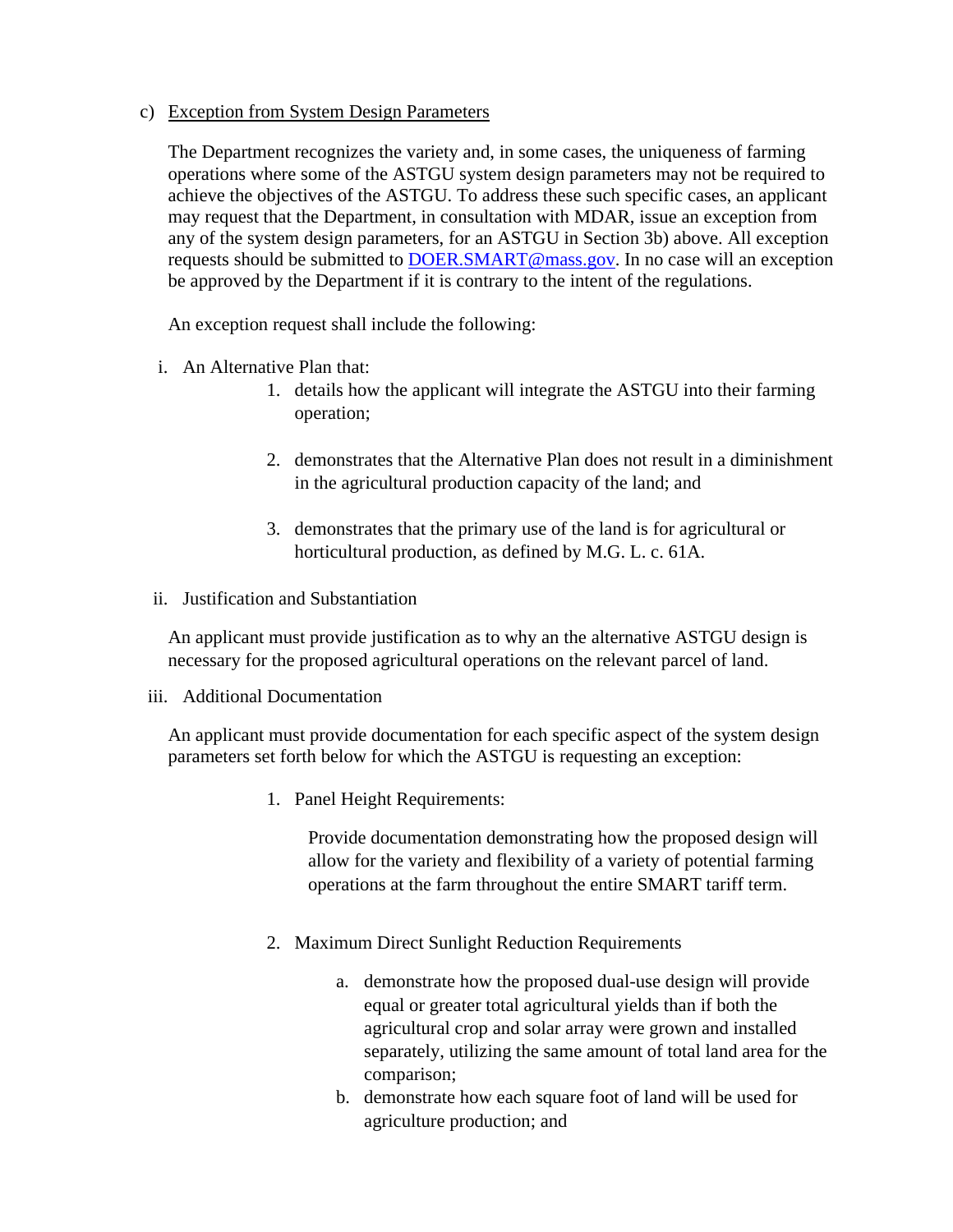- c. demonstrate how the design will be able to accommodate a variety of potential agricultural products throughout the SMART tariff term.
- 3. Growing Season/Time of Day Considerations:

Provide documentation on how the time of season and time of day data in the system design parameters is not relevant to the farming practice and operation, currently, and for the term of the SMART Tariff.

4. Other:

For all other requirements for which an exception is being sought, please describe the exception(s) requested, why the proposed alternatives require an exception, and how these alternatives will meet the intent of the ASTGU requirements in the SMART Regulation and Guideline.

- 4) Eligible Farmland
	- i. All eligible farmland shall be measured as all land that is owned or leased by a farmer that is at a minimum currently enrolled in M.G.L. c. 61A or has been enrolled in Chapter 61A in the past five years OR is classified as Important Agricultural Farmland, *e.g.*, prime farmland, unique farmland, or additional land of statewide importance.
	- ii. All land intended to be newly created farmland shall be deemed eligible farmland if it has established agricultural production prior to the date when an application is submitted to the SMART program.
		- (1) Fallow farmland, which is defined as open arable land that has not been cultivated or used in agriculture for a period of one to five years preceding the date of application, shall be considered existing farmland.
		- (2) No newly created farmland footprint shall be a result of the clearing or conversion of forest land.
		- (3) Soils tests shall be provided from the UMass Amherst Soils Testing Laboratory or equivalent, demonstrating pH and macronutrients are within optimum ranges for the crops proposed. In general, the pH should not be lower than 6.0 unless it is a specific crop requirement.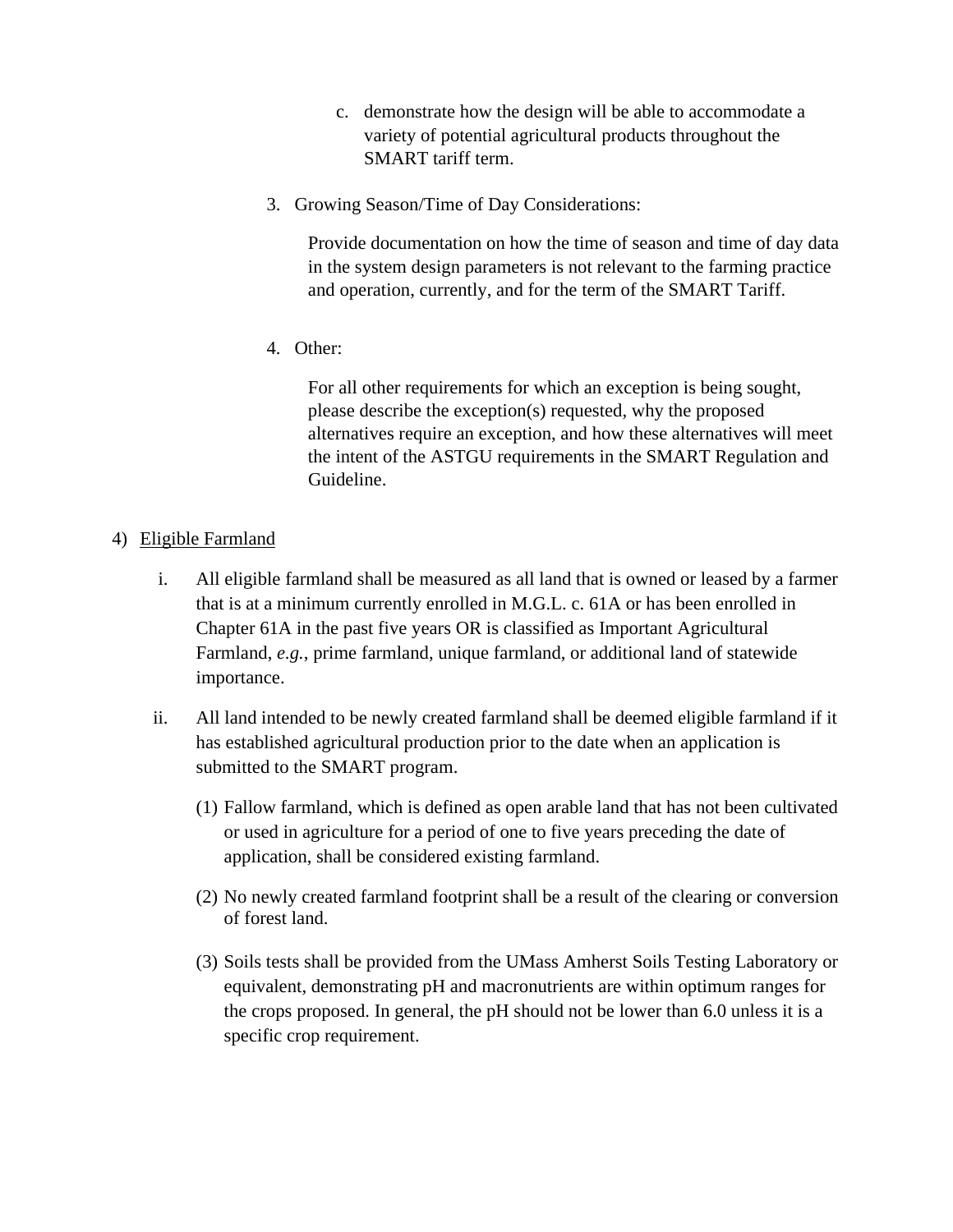## 5) Agricultural Plan

- i. Pursuant to 225 CMR 20.06(1)(d)4. and 6., applicants must complete an agriculture plan detailing the crop(s) to be grown on the project site. The template for the agricultural plan is included in the Pre-Determination Application posted on the DOER website.
- ii. For ASTGUs on land in agricultural production on Important Agricultural Farmland, newly proposed grazing of animals or production of hay projects must submit a plan that meets the following requirements:
	- (1) Demonstrates that the production of hay or grazing of animals will be in combination with concurrent growing of crops comparable to the existing operation for the first five years of the ASTGU operation.
		- (a) For grazing projects, a rotational plan should be included with at least 33% of the ASTGU footprint devoted to comparable crops.
		- (b) For hay projects at least 50% of the ASTGU footprint must be devoted to comparable crops.
	- (2) Projects may propose transitioning to new commodities from crops comparable to the existing operation for above provided the plans include the applicant's previous experience with or a working knowledge of the new commodity, an estimate or other information detailing the market viability for the new product, and provides a comparison of the economic value of the planned commodity relative to current production.

#### 6) Annual Report

Each year, an Annual Report must be provided to the Department and MDAR pursuant to 225 CMR 20.06(1)(d)5. that demonstrates it continues to engage in commercial agricultural to retain and use the land primarily and directly for agricultural purposes pursuant to M.G.L. c. 61A §§1 and 2.

The annual report is due to the Department and MDAR by December  $31<sup>st</sup>$  of each calendar year for the life of the ASTGU. The annual report should be emailed to [DOER.SMART@mass.gov.](mailto:DOER.SMART@mass.gov) The Annual Report template will be posted on the Department website. All Annual Reports will be published on the Department website.

i. Waiver for Decreased Yield

Due to unforeseen circumstances, such as but not limited to weather events, pests, or change in crops, the projected agricultural yield for any given year may be lower than stated in the agricultural plan or previous year's annual report. In these instances, an applicant can request a waiver to the Department for the decreased yields. The applicant